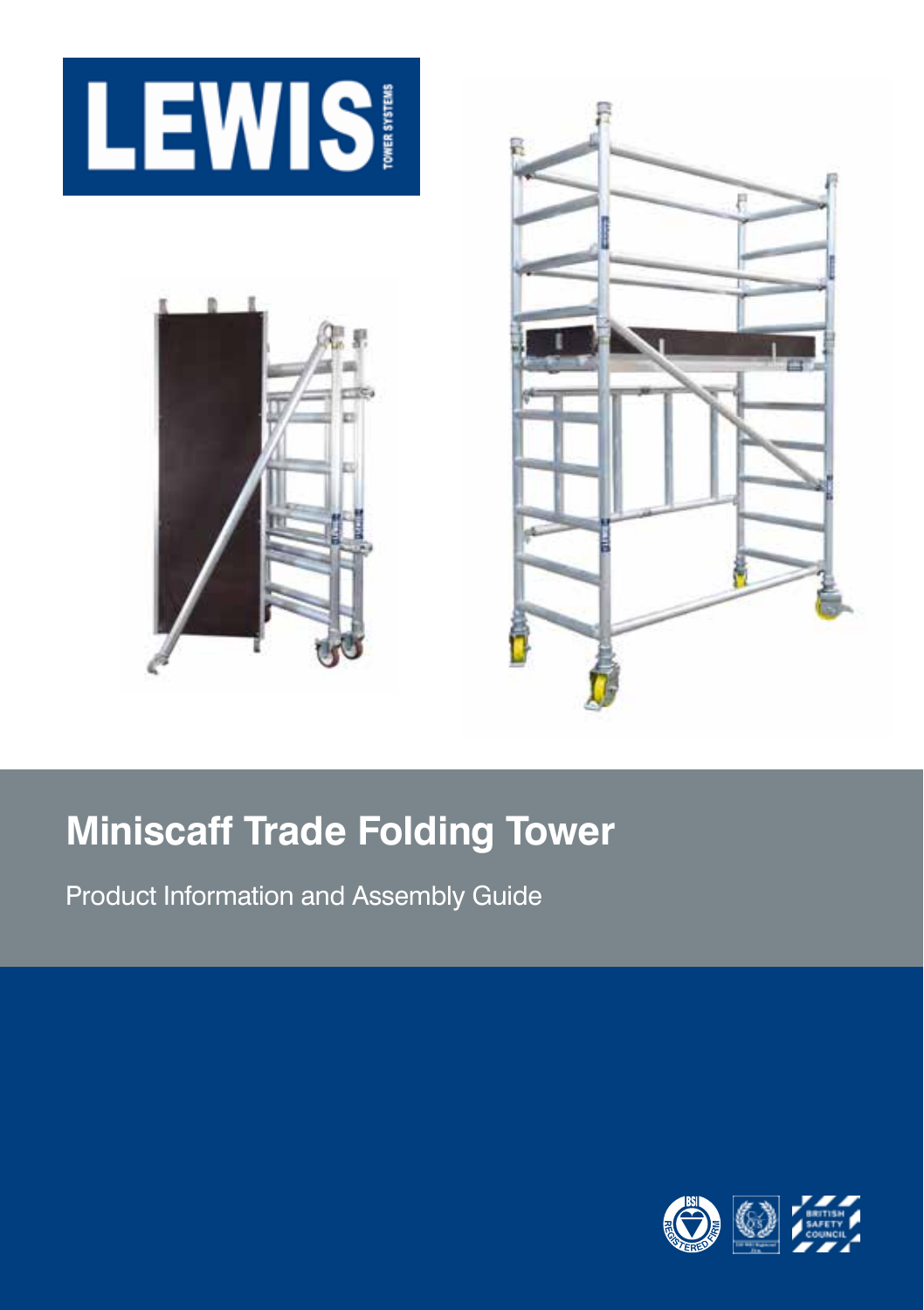

### **Miniscaff Trade Folding Tower Assembly Guide**

#### **This document is a complete guide for the LEWIS Miniscaff Towers**

The user should read the entire contents of this document before commencing assembly and pay particular attention to all of the safety instructions. If the equipment is passed onto another party a copy of these instructions should accompany the handover.

Two persons are necessary to carry out the erection of the equipment detailed in this document. It is strongly recommended that the following items of personal protection equipment be worn at all times:

- $\bullet$  safety boots (EN345 or BS1870 / 4972);
- safety helmet (EN397 or BS5240);<br>• aloves
- z gloves.

The SWL (Safe Working Load) for each platform is 275kg, evenly dispersed. Additional items, such as steps or conventional ladders, must never be used to gain further height from the platform.

#### **Component List**

| <b>WH</b>                        | 2.6 <sub>m</sub> | 3.6m             | 4.1 <sub>m</sub> | 5.1 <sub>m</sub> | 5.6m             | 6.6m           | 7.1 <sub>m</sub> | 8.1 <sub>m</sub> |
|----------------------------------|------------------|------------------|------------------|------------------|------------------|----------------|------------------|------------------|
| <b>PH</b>                        | 0.6 <sub>m</sub> | 1.6 <sub>m</sub> | 2.1 <sub>m</sub> | 3.1 <sub>m</sub> | 3.6 <sub>m</sub> | 4.6m           | 5.1 <sub>m</sub> | 6.1              |
| 1.5m Folding Base Unit           | 1                | $\mathbf{1}$     | 1                | 1                | 1                | 1              | 1                | 1                |
| 1.5 Additional Frame             | $\Omega$         | $\Omega$         | $\mathfrak{D}$   | $\overline{c}$   | $\overline{4}$   | $\overline{4}$ | 6                | 6                |
| 1m Guard Rail                    | $\Omega$         | $\overline{c}$   | $\Omega$         | $\overline{c}$   | $\Omega$         | $\mathbf{2}$   | $\Omega$         | $\overline{c}$   |
| 1.8m Hatch Deck                  | 1                | 1                | 1                | $\overline{c}$   | $\overline{c}$   | $\mathbf{2}$   | $\overline{c}$   | $\overline{c}$   |
| 1.8m Horizontal Brace            | $\overline{c}$   | $\overline{4}$   | 5                | 6                | 6                | $\overline{7}$ | $\overline{7}$   | 8                |
| 2.1m Diagonal Brace              | $\Omega$         | 1                | 1                | 3                | 3                | 5              | 5                | $\overline{7}$   |
| Toe board Set (4 piece)          | $\Omega$         | 1                | 1                | 1                | 1                | 1              | 1                | 1                |
| <b>Fixed Standard Stabilizer</b> | $\Omega$         | 0                | $\overline{4}$   | $\overline{4}$   | $\overline{4}$   | $\overline{4}$ | 4                | $\overline{4}$   |
| 125mm Locking Castor             | $\overline{4}$   | 4                | $\overline{4}$   | $\overline{4}$   | $\overline{4}$   | $\overline{4}$ | $\overline{4}$   | $\overline{4}$   |
| 250mm adjustable leg             | $4*$             | $4^{\star}$      | $4^{\star}$      | $4^{\star}$      | $4*$             | $4*$           | $4^{\star}$      | $4^{\star}$      |
| Total Tower Weight (kg)          | 28               | 44               | 60               | 84               | 96               | 126            | 134              | 144              |
| Instructions                     | 1                | 1                | 1                | 1                | 1                | 1              | 1                | 1                |
| Safe Working Load (kg)           | 275              | 275              | 275              | 275              | 275              | 275            | 275              | 275              |

\* - Represents Additional item: 4 x 150mm Castor with 250mm adjustable legs upgrade

The tower must be climbed from within the structure, on no occasions should the tower be scaled from the outside. Inspect all the tower components before each use.

Pay particular attention to:

- Castings check for cracks
- Welds free from cracks
- Tubes/Braces/Rungs Straight and with indents more than 5mm deep
- Platforms no damage, free from debris
- Castors moves freely, brakes working and free from damage
	- Outriggers straight, feet flat and are at the correct angle Inspect the equipment for damage regularly.

The tower should be manoeuvred into position by hand by pushing it from the base frame. Never attempt to use any mechanical equipment (i.e. a forklift etc.) to move the tower.

If it is necessary to lift individual components whilst assembling the tower, a dependable knot should fasten each item.

Be aware of overhead obstructions – pay particular attention to any live electrical cables. Ensure that no persons, materials or tools are on the tower when it is being moved.

Additional care should be taken when moving the tower on uneven or inclining ground. The use of the castor locks should be deployed when the tower is in position. When moving the tower the stabilisers should only be lifted 35mm from ground level.

Towers under 4m in height are the only towers that should be moved.

#### • Check all components (see component list) are available and in usable condition.

- $\bullet$  Damaged or incorrect components should not be used.
- If damage should occur whilst in use, stop work immediately and isolate the damaged items from the rest of the tower and contact your supplier.
- $\bullet$  Check the ground on which the tower is to be used is relatively flat, smooth and capable of supporting the tower.
- The SWL (Safe Working Load) of the tower is 275kg per platform, inc the weight of the tower - evenly distributed, up to a maximum of 950kgs per tower. Do not exceed the SWL.
- Never attach safety harnesses or similar safety equipment to the tower whilst erecting or dismantling the tower.
- During assembly, the tower should only be climbed from inside of the frame dimensions, do not scale the tower from the outside.
- Tools and equipment must be loaded onto the platform within the confines of the tower dimensions. Adjustable legs are to be used for levelling.
- Outriggers should always be deployed when required.

#### **Working on the Tower - The Beaufort Windscale**

| <b>Moderate Breeze:</b> Raises dust, loose paper; moves small branches                               |  |
|------------------------------------------------------------------------------------------------------|--|
| <b>Fresh Breeze:</b> Small trees in leaf begin to sway; white crested wavelets form on inland waters |  |
|                                                                                                      |  |

**Strong Breeze**: Large branches in motion; umbrellas used with difficulty; telephone wires "whistle".

Be aware that wind conditions are a very important consideration when using a tower. Attention must be paid to individual situations where wind conditions can increase - i.e. when working between buildings, or close to the corner of a building and at open ends.

Never use tarpaulins or similar covers without seeking the correct advice.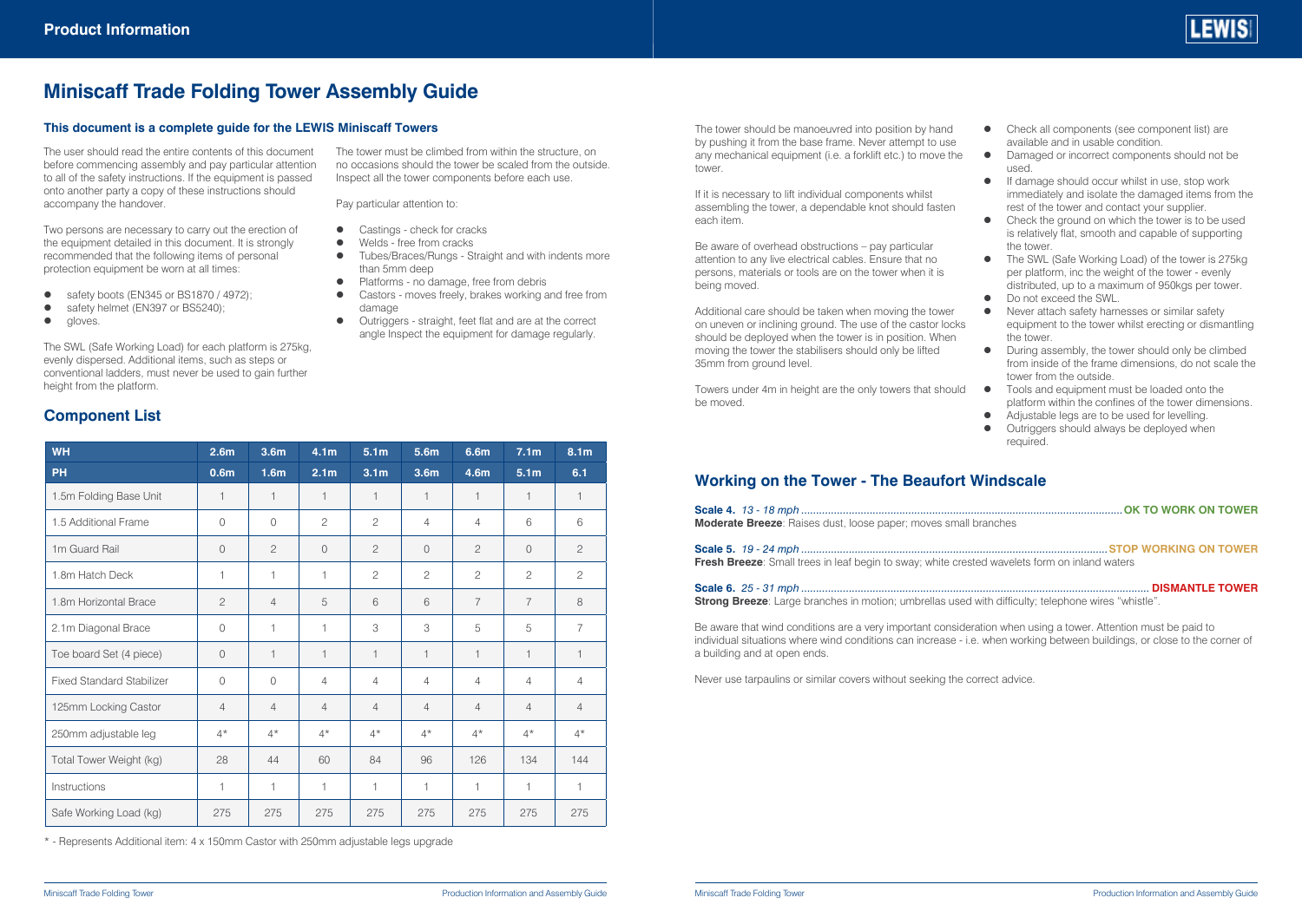## **Miniscaff Trade Folding Tower Assembly Instructions**

**1.1 Move frame to work position and unfold.**



**1.2 Push on rear hinged section until the two elbows have click locked.**



**1.3 Lock all castor brakes by moving the foot lever down towards the floor.**



**1.4 Place hatch deck on the second rung.**



**1.5 Secure Hatch Deck with the wind lock on the hook.**

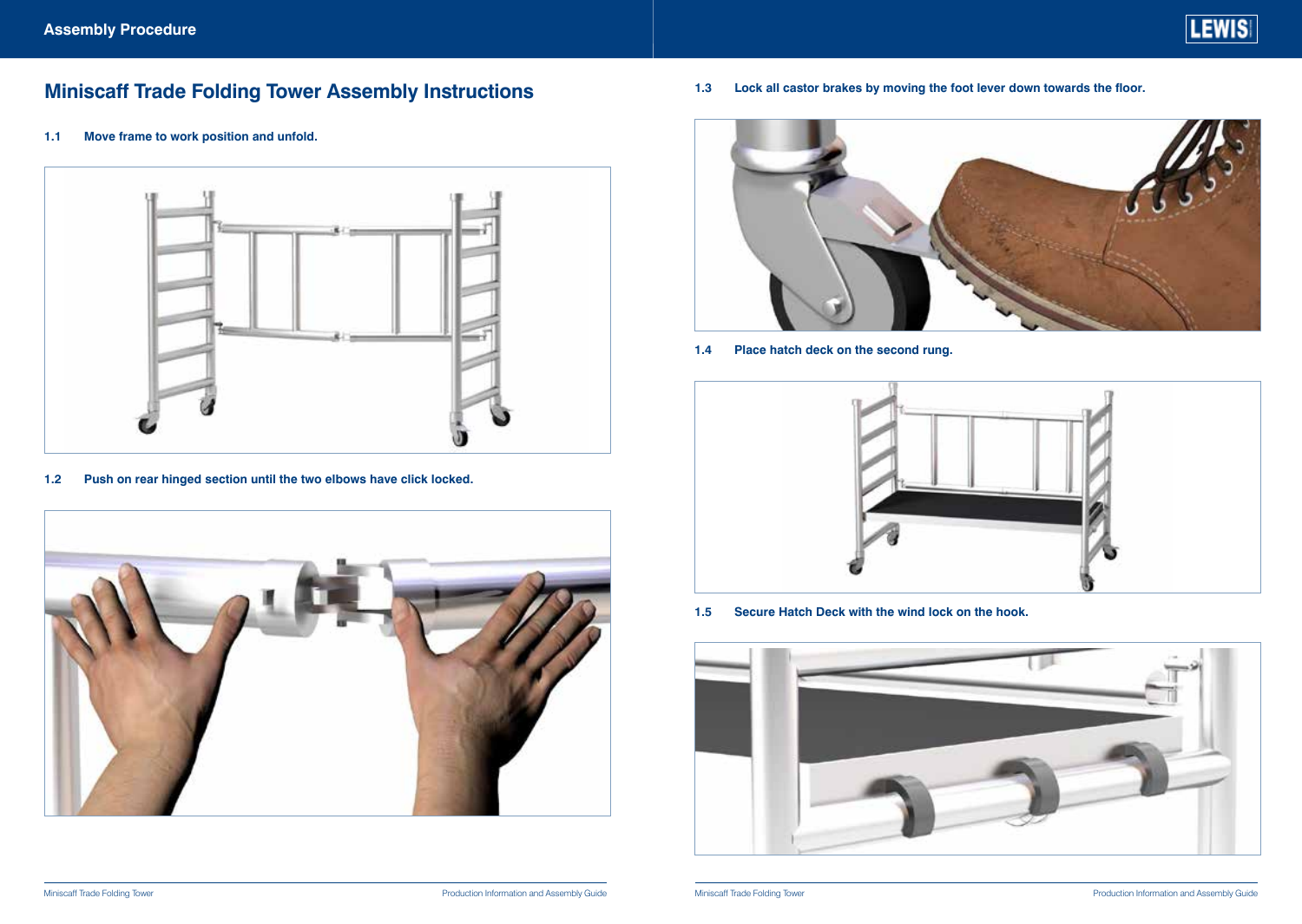**1.6 Clip one guard rail midway between deck and top of the base unit.**



**1.7 Also clip a second guard rail at the top of base unit.**



**1.8 Fit toe board set on top of the deck. (Picture shown is 0.6m platform height)**



**1.9 For 1.6m Platform height & above, secure hatch platform on the top rung of the base unit.**



**1.10 Secure the hatch deck with the wind lock.**



**1.11 Place additional frame into base unit and clip in place.**

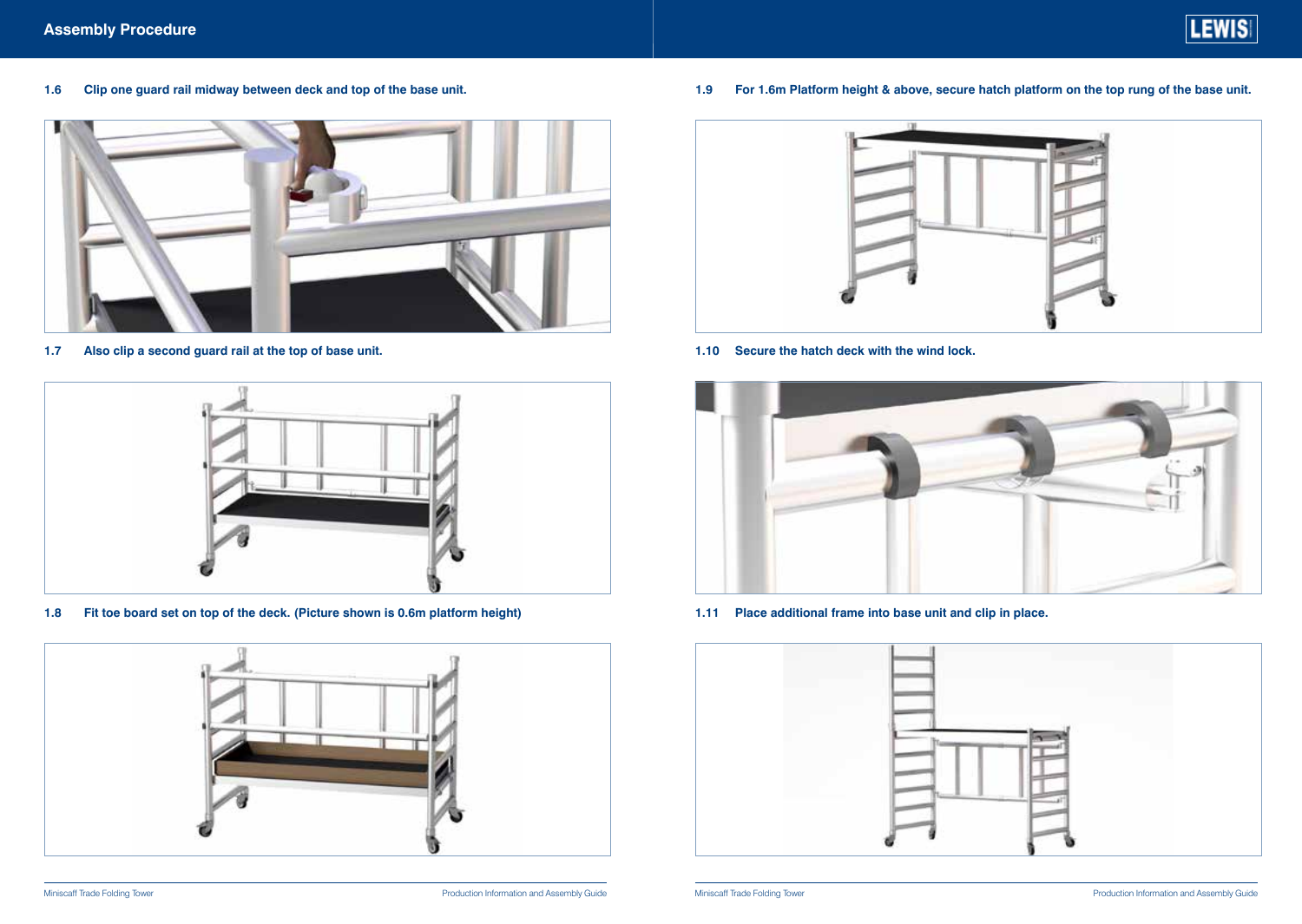

**1.12 Then secure with diagonal brace on the third rung of the base unit.**



**1.13 Climb through the hatch platform and place the adjacent second addition frame.**



**1.14 Fit the toe boards into place, then the erection of the LEWIS 1.6m platform height Miniscaff is complete.**



**1.15 For 2.1m Platform Height Miniscaff & above: Fit Outriggers. Position in opposing directions.**



**1.16 The stabilizers positioned in opposing directions. The image shows the complete 2.1m Platform Height Miniscaff.**



**1.17 Add additional frames by climbing through the hatch then place hatch deck at required platform height. Secure hatch platform with locking braces, repeat steps 1.11,1.12, 1.13 & 1.15**